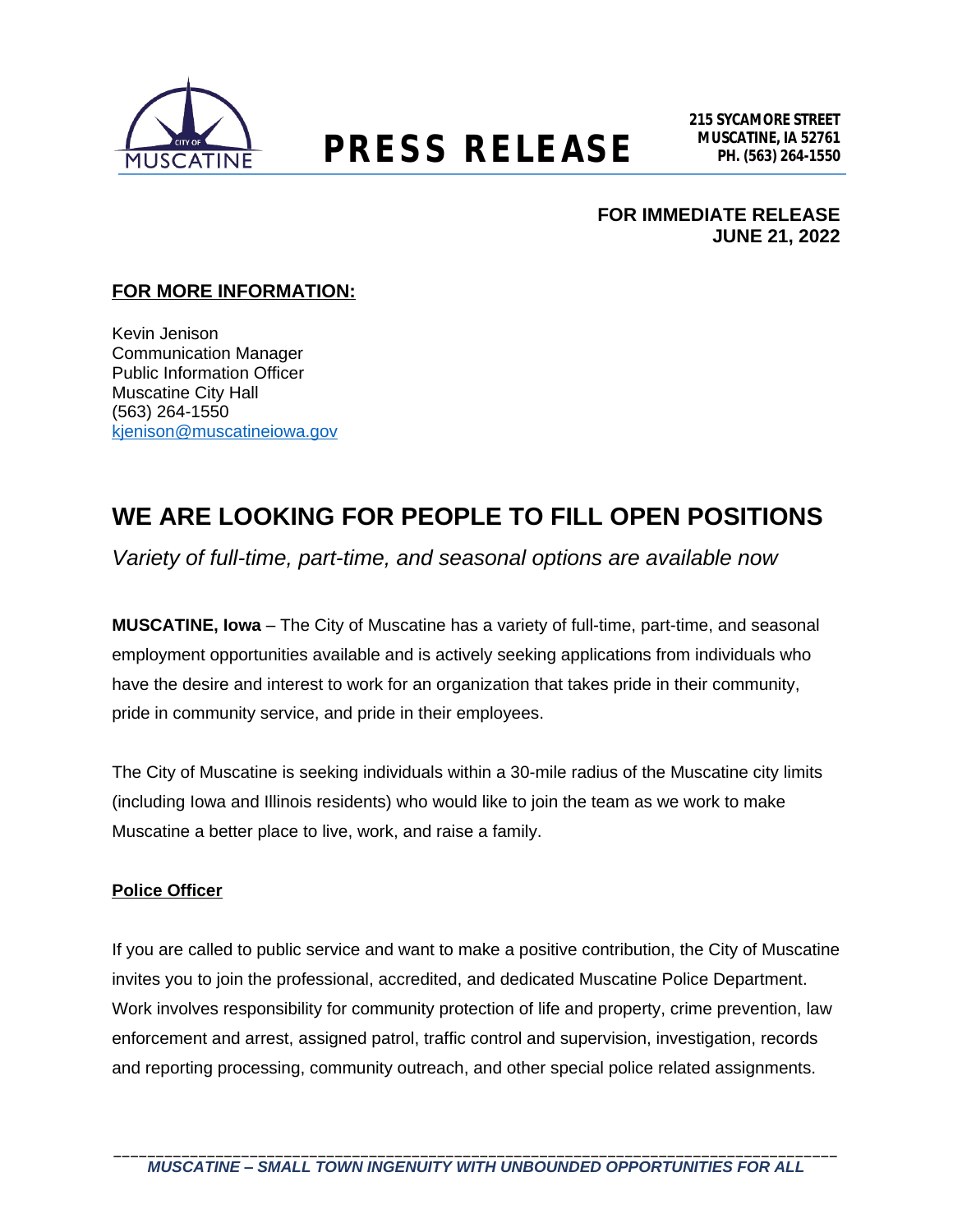

Deadline for applications is 5 p.m. on June 24, 2022. Click [POLICE OFFICER](http://www.muscatineiowa.gov/Jobs.aspx?UniqueId=76&From=All&CommunityJobs=False&JobID=Police-Officer-130) for details on how to apply today.

#### **Engineer**

The Department of Public Works (DPW) has an opening for an engineer who would assist with city/civil engineering studies, project design, review, and inspections relating to City infrastructure related projects. The position has responsibility to oversee and perform design for Capital Improvements as assigned. Other responsibilities include reviewing easement documents, design and construction projects in accordance with state laws and engineering standards. Click **ENGINEER** for more details.

#### **Community Services Officer – Code Enforcement**

The City of Muscatine is seeking a Community Services Officer (Code Enforcement) who will perform specialized technical and professional inspection work related to enforcement of adopted housing regulations and City Code. Work consists of inspections of businesses and residential properties to assure compliance with applicable regulations; communication of inspection results and required corrective actions to property owners; and, coordination of abatement activities. Deadline for applications is 5:00 p.m. on July 15, 2022. Click [CODE](http://www.muscatineiowa.gov/Jobs.aspx?UniqueId=95&From=All&CommunityJobs=False&JobID=Community-Services-Officer-Code-Enforcem-156) for more details on how to apply today.

#### **Other opportunities for employment with the City of Muscatine include:**

- [Substitute Refuse Collector](http://www.muscatineiowa.gov/Jobs.aspx?UniqueId=88&From=All&CommunityJobs=False&JobID=Substitute-Refuse-Collection-193) The Muscatine Transfer Station is accepting applications for individuals to serve as a substitute refuse collector on an as needed basis. Hours will vary depending on need. Individuals applying should be reliable, physically able to lift 75 pounds and be able to work flexible and early morning hours. The position will remain open until filled.
- [Seasonal Employment](http://www.muscatineiowa.gov/Jobs.aspx?UniqueId=85&From=All&CommunityJobs=False&JobID=Summer-Positions-124) The Muscatine Parks and Recreation Department is recruiting dependable, hardworking individuals to fill seasonal positions for the spring and summer